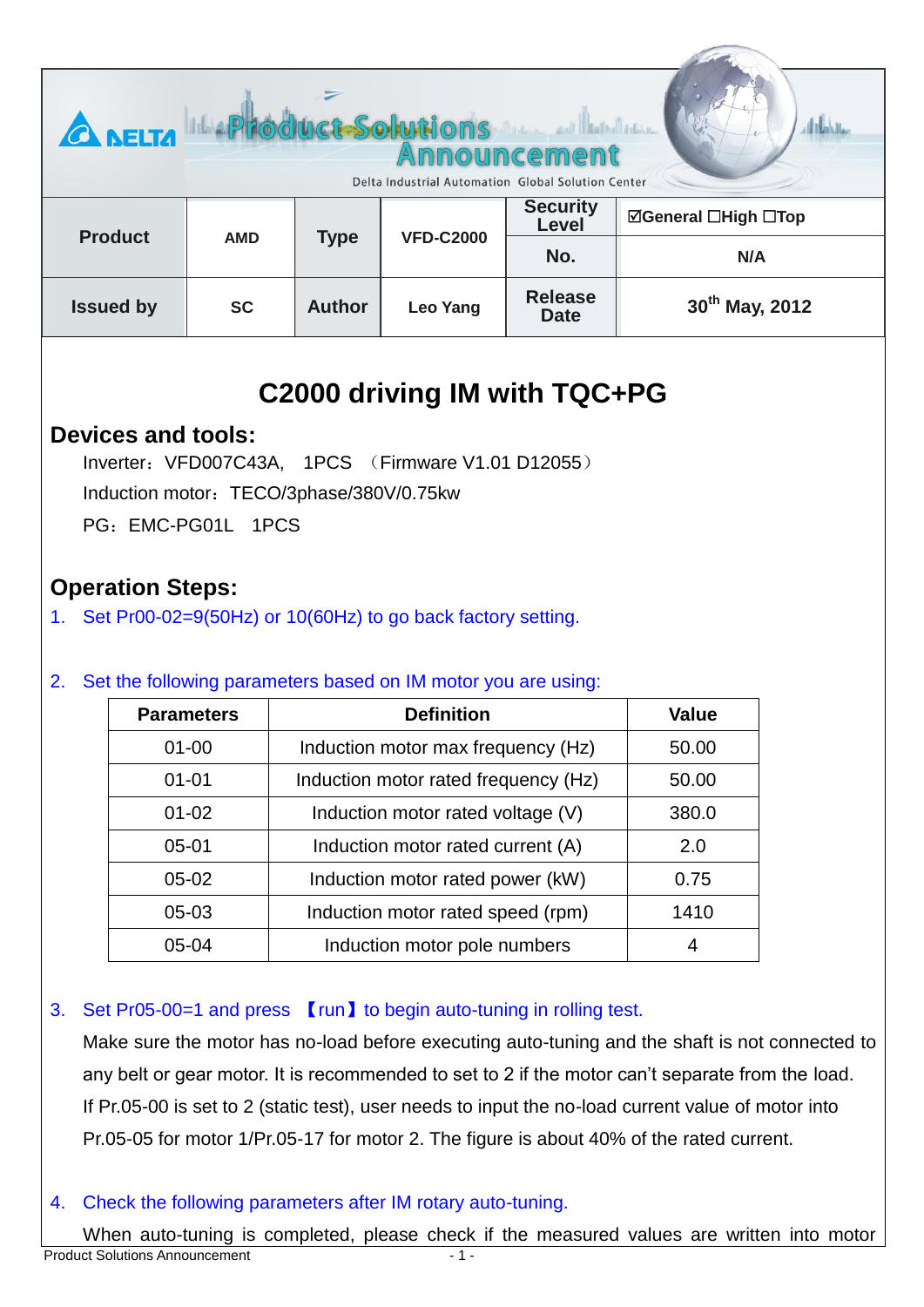1(Pr.05-05 ~05-09) and motor 2 (Pr.05-17 ~05-21) automatically.

#### 5. Set parameters about encoder.

| Pr 10-00 | Encoder Type       |      |
|----------|--------------------|------|
| Pr 10-01 | Encoder pulse      | 1024 |
| Pr 10-02 | Encoder Input Type |      |

#### 6. Set Pr00-11=2 for IM FOC+PG control mode.

Keep Pr00-10=1 which means velocity mode, and set Pr00-11 to 2 for IM FOC+PG mode. Set a low speed for the inverter, for example 10 Hz and press "Run" to make sure the inverter is working properly. If not, check the wiring or change Pr10-02 to 2, then, try again.

#### 7. Set Pr11-00=2 for inertia auto-tuning:

- $\div$  Set speed command=2/3\*rated speed of motor (05-03).
- $\Diamond$  Set acceleration and deceleration time is 1s or 1.5s.
- $\Diamond$  Forward and reverse in turn until 11-01 is stable.

#### 8. Set ASR parameters based on the practical situations:

- $\Diamond$  Please set 11-03 11-04 11-05 if we set Pr11-00=1 and finish the inertia auto-tuning.
- $\div$  Please set 11-06 to 11-11 if we set 11-00=0 which doesn't need the inertia auto-tuning.

#### 9. Set Pr00-10=2 for torque mode and Pr00-13=0 for TQCPG mode.

TQCPG mode is based on FOCPG mode, so if you want to use this mode, you have to finished the FOCPG mode settings first, then, change Pr00-10 to 2 for torque mode.

#### 10. Set Pr11-27=100: maximum torque command according to your real situation.

This parameter is used to set the upper limit of torque command, and the factory setting is 100%.

#### 11. Set Pr11-33=0 to choose the source of torque command.

|  | Parameter | Value                      | Definition                |  |
|--|-----------|----------------------------|---------------------------|--|
|  | $11 - 33$ |                            | Digital Keypad (Pr11-34)  |  |
|  |           | RS485 serial communication |                           |  |
|  |           | 2                          | Analog signal (Pr03-00)   |  |
|  |           | 3                          | CANopen                   |  |
|  |           | Reserved                   |                           |  |
|  |           | 5                          | <b>Communication Card</b> |  |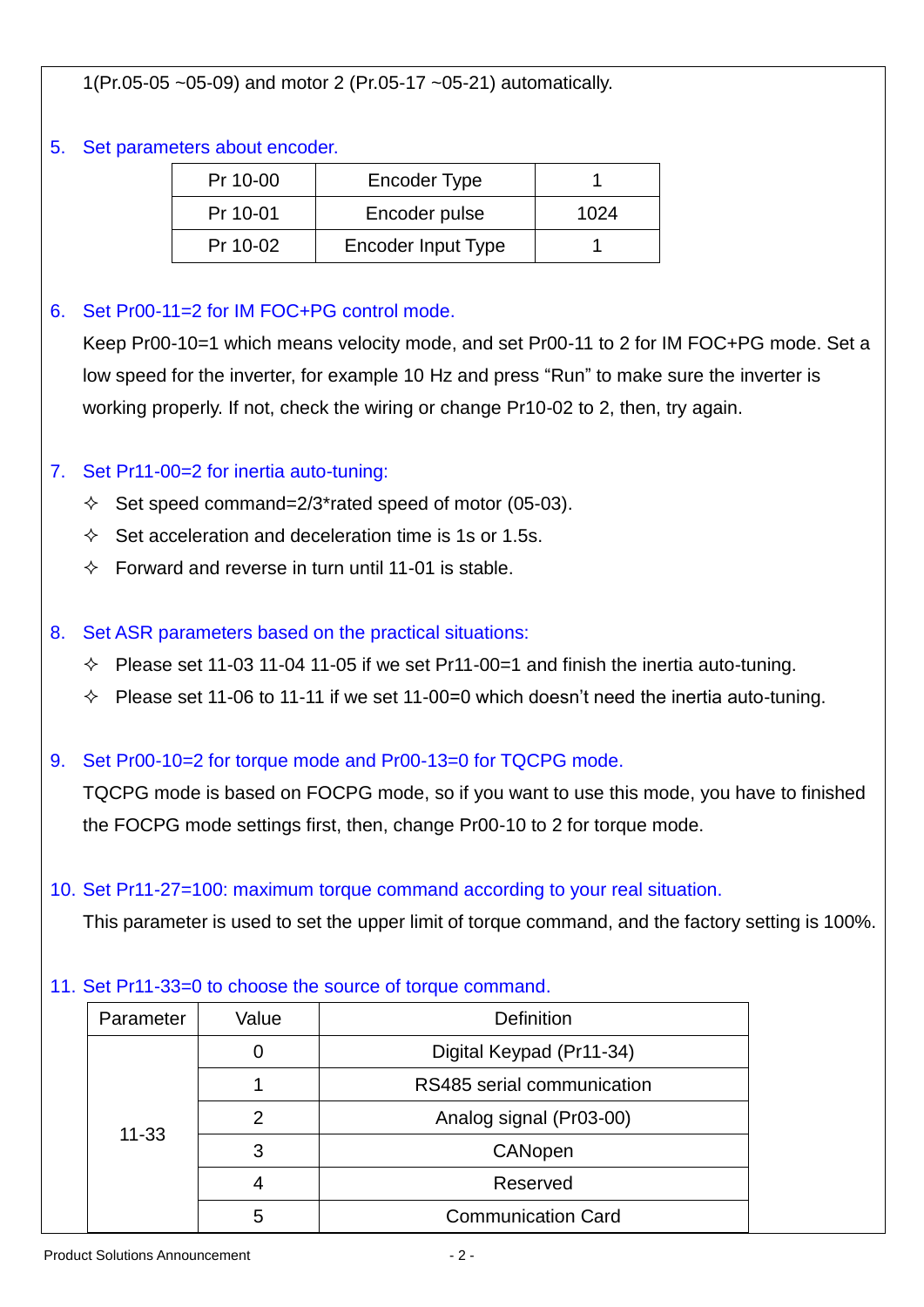In this case, set Pr11-33=0, which means the torque command source comes from the digital keypad, and the value can be set in Pr11-34. For example, if you need 50% torque, you can just key in 50 in Pr 11-34. The interval of Pr11-34 is changeable according to Pr11-27.

### 12. Set Pr11-36=0 to choose the source of speed limitation.

| Parameter | Value | Definition                                    |
|-----------|-------|-----------------------------------------------|
| $11 - 36$ | 0     | Set by Pr.11-37 (Forward speed limit) and     |
|           |       | Pr.11-38 (Reverse speed limit)                |
|           |       | Set by Pr.11-37,11-38 and Pr.00-20 (Source of |
|           |       | <b>Master Frequency Command)</b>              |
|           | 2     | Set by Pr.00-20 (Source of Master Frequency   |
|           |       | Command).                                     |

You can set Pr11-36 to choose the source of this speed limitation. In this case, set Pr11-36=0 to choose Pr11-37&Pr11-38 as the source of speed limitation. In TQCPG mode, when the motor speed is accelerated to speed limit value (Pr.11-36, 11-37 and 11-38), it will switch to speed control mode to stop acceleration.

# 13. Set forward and reverse speed limit.

Set Pr11-37=10, Pr11-38=10, here 10 means 10% of Pr01-00 max output frequency. For example, if you set Pr01-00=50Hz, forward and reverse speed limit will be 5Hz.

# 14. Set torque offset according to your real situation:

- $\Diamond$  Choose the source of torque offset Pr11-28:
	- 0, Disable
	- 1, Analog input (by Pr03-00)
	- 2, Torque offset setting (by Pr11-29)
	- 3, Control by external terminal (by Pr11-30 to Pr11-32)
- $\div$  If Pr11-28=1, torque offset comes from analog input, then, set Pr03-00=3.
- $\div$  If Pr11-28=2, torque offset comes from Pr11-29, key in the figure you need.
- $\div$  If Pr11-28=3, torque offset comes from external terminals, you have to choose three multi-function input terminals, for example, MI1,MI2,MI3, and set Pr02-01=31(low torque offset), Pr02-02=32(middle torque offset), Pr02-03=33(high torque offset). Low/middle/high torque offset will take effect when the particular MI port is on.

# 15. Set ASR control at Torque mode according to your real situation:

ASR control function under torque mode is now contained in firmware V1.01 date12055. If you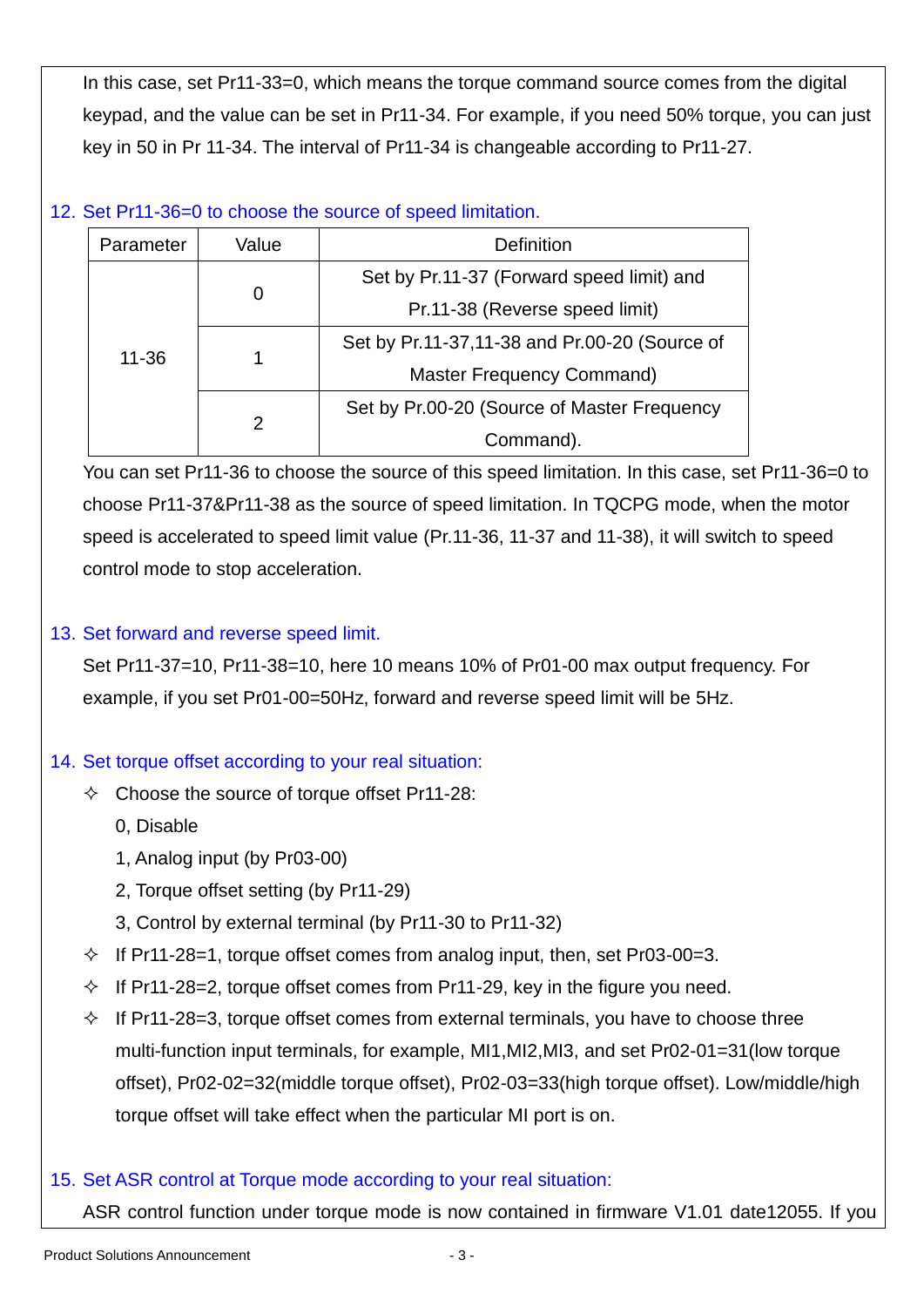want to adjust PI value in the ASR of torque mode, please refer to Pr10-24:

Bit#0  $\vert$  0: Use P as ASR  $\vert$  1: Use PI as ASR

There is a small mistake in present, the value is opposite. Then, adjust Pr11-06~Pr11-11 if you set Pr11-00=0.

# **Attentions:**

1. How to make auto-tuning when load cannot be taken off from the motor?

There are two auto-tuning functions in C2000, one is Pr05-00=1(dynamic auto-tuning) and the other is Pr05-00=2(static auto-tuning. We can use dynamic auto-tuning when the motor is empty load, but when the motor is on load, this function will not take effect. In that condition, we have to use static auto-tuning instead. The operation steps of these two ways is just the same, the only difference between them is that when you use static auto-tuning, you need to input the no-load current value of motor into Pr.05-05 for motor 1/Pr.05-17 for motor 2. The figure is about 40% of the rated current.

2. In TQCPG mode, the output frequency rises immediately or speeds up with a accelerate time? In standard factory firmware, if you choose Pr11-37&Pr11-38 as your speed limitation, the output frequency will rise immediately without a accelerate/decelerate time; if you choose frequency command as your speed limitation, the output frequency will speed up or decelerate with a accelerate/decelerate time, and you can adjust this time in Pr01-12~Pr01-19.

#### 3. In TQCPG mode, is there any output torque or power when output frequency is zero?

If torque command is 0%, the motor will produce excitation current but no torque current. It's mean that there is not any output torque or power there. If you do want to make an output torque there, you can set Pr11-39=1. This parameter defines the torque command mode at 0% of torque output. When Pr.11-39 is set as 1 (the speed mode), if torque command is 0%, the AC motor drive can still produce torque current through speed controller to prevent motor race and the drive will also automatically adjust the speed to 0 when the speed command is not equal to 0.

#### 4. What's the difference between P and PI in ASR control?

"P" is used to eliminate the system error. It is usually used to decrease the error and get the faster response speed. But if setting too large value, it may cause the system oscillation and instability. "I" is used to eliminate the error during stable system. The integral control doesn't stop working until error is 0. The integral is acted by the integral time. The smaller integral time is set, the stronger integral action will be. It is helpful to reduce overshoot and oscillation to make a stable system. At this moment, the decreasing error will be slow. The integral control is often used with